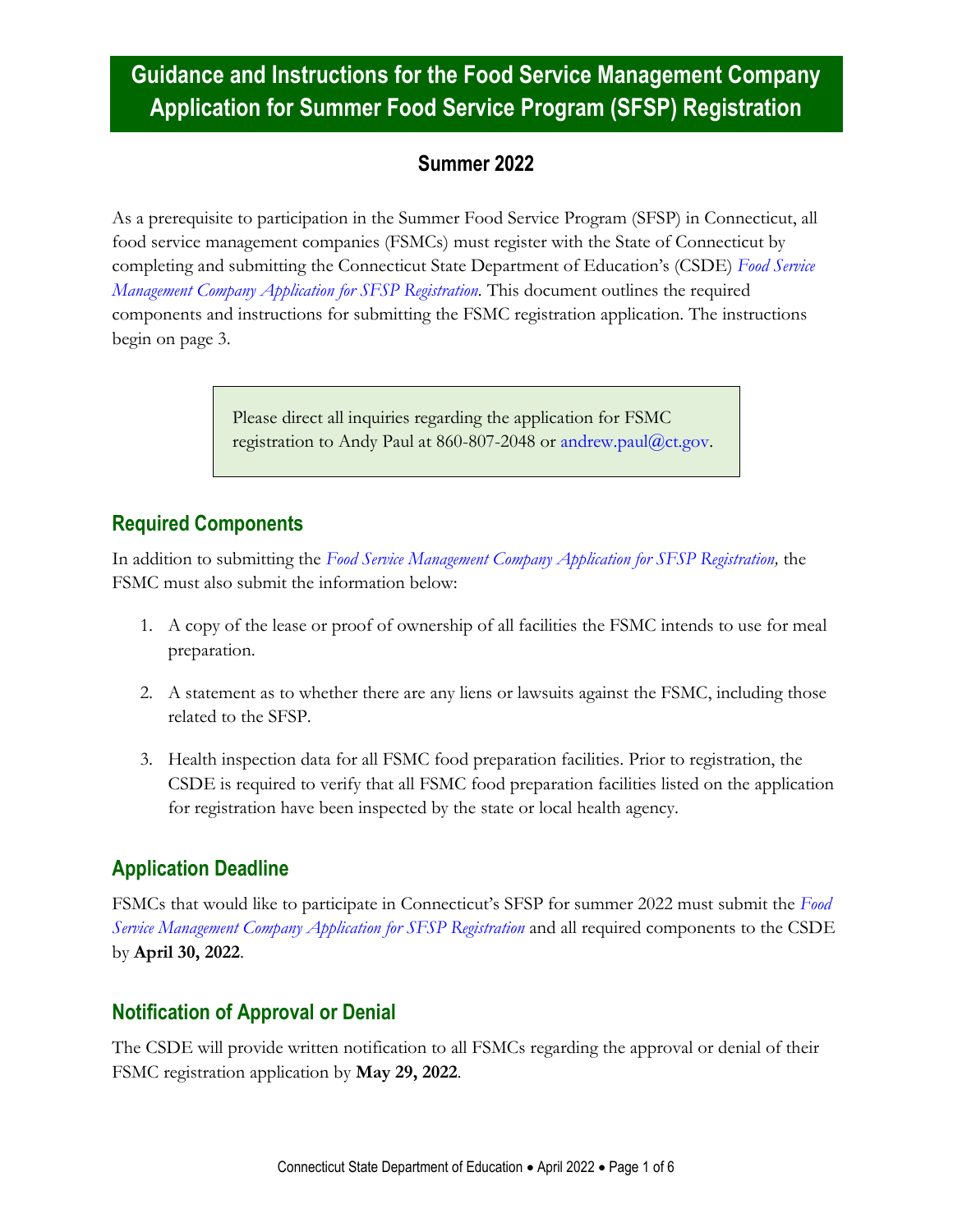### **Evaluation Criteria**

At a minimum, the CSDE will evaluate the applicant FSMC on the adequacy and acceptability of past performance in the SFSP or related programs; financial condition; food preparation facility; and prior history of personnel.

### **Conditions Preventing Approval**

The CSDE will not register a FSMC for the SFSP when any of the conditions below apply:

- 1. The CSDE determines that the company lacks the administrative and financial capability to perform under the SFSP.
- 2. The company is identifiable through its organization or principals as a FSMC that participated in the SFSP during any previous year and was seriously deficient in its SFSP operation.
- 3. The FSMC is seriously deficient. Serious deficiencies include but are not limited to any of the following:
	- noncompliance with the applicable bid procedures, contract requirements or SFSP regulations;
	- submission of false information to the CSDE;
	- failure to conform meal deliveries to meal orders;
	- delivery of a significant number of meals which do not meet contract requirements;
	- failure to maintain adequate records;
	- significant health code violations that are not corrected upon reinspection;
	- failure to deliver meals; or
	- the conviction of any officer, owner, partner, or manager of the company for a crime in connection with prior SFSP operation.

Any application for registration that is incomplete or received after the deadline will automatically be denied registration, unless the CSDE determines that failing to consider the company's application could result in a significant number of at-risk children lacking reasonable access to the SFSP.

### **Appeal Procedures**

FSMCs that are denied registration and wish to appeal that decision must follow the CSDE's *[Appeal](https://portal.ct.gov/-/media/SDE/Nutrition/SFSP/Appeal_Procedures_SFSP.pdf)  [Procedures for the SFSP](https://portal.ct.gov/-/media/SDE/Nutrition/SFSP/Appeal_Procedures_SFSP.pdf)*.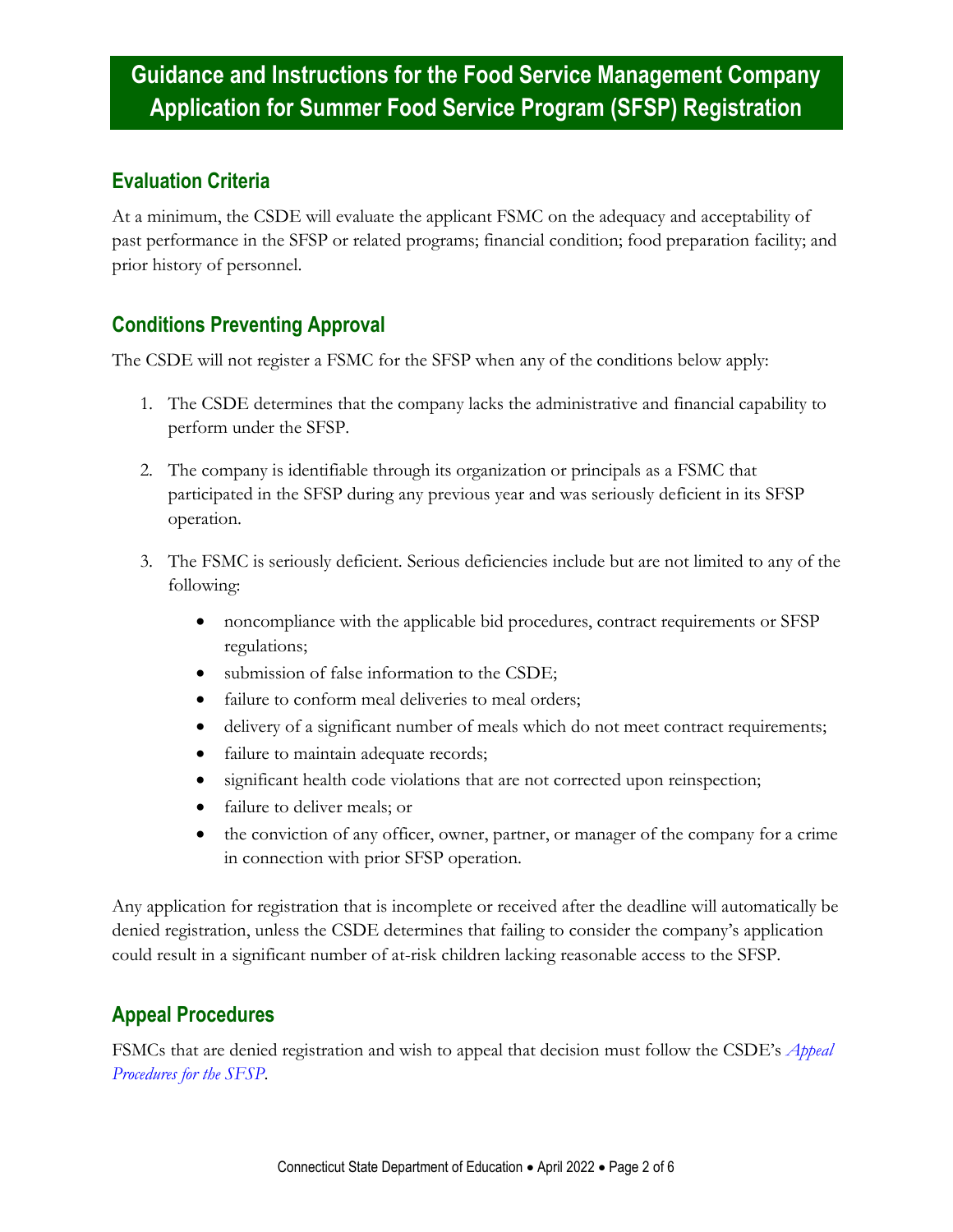## **Instructions for the CSDE's Food Service Management Company Application for SFSP Registration**

Please follow the instructions below to avoid delay or returned applications:

#### **Section I – Company Identification**

| No. 1 | List the company's legal name and address. If mail will be sent to an address<br>other than the one listed, specify on a separate sheet. |
|-------|------------------------------------------------------------------------------------------------------------------------------------------|
| No. 2 | List the contact person's first and last name with phone number.                                                                         |

#### **Section II – Corporate Profile**

| No. 3       | Indicate whether your company is incorporated. If "yes," indicate the month<br>and year of incorporation and the state where incorporation occurred.                                                                                                                                               |
|-------------|----------------------------------------------------------------------------------------------------------------------------------------------------------------------------------------------------------------------------------------------------------------------------------------------------|
| No. 4       | List any other names your company is presently using or has used in the past<br>24 months.                                                                                                                                                                                                         |
| No. 5 and 6 | Copies of violations with written explanations or circumstances and action<br>taken to abate and prevent recurrence of these violations is <b>mandatory</b> . If<br>your company has not participated in the SFSP in previous years, please<br>indicate "Not Participating" in the boxes provided. |

#### **Section III – Personnel Profile**

- No. 7 If your company has any Child and Adult Care Food Program (CACFP) current contracts or a contract during the past 12 months, list the name of the institution, address, size of contract, and start and end days on a separate sheet.
- No. 8 Provide first name, last name, and title of each individual who is authorized to sign contracts for your company.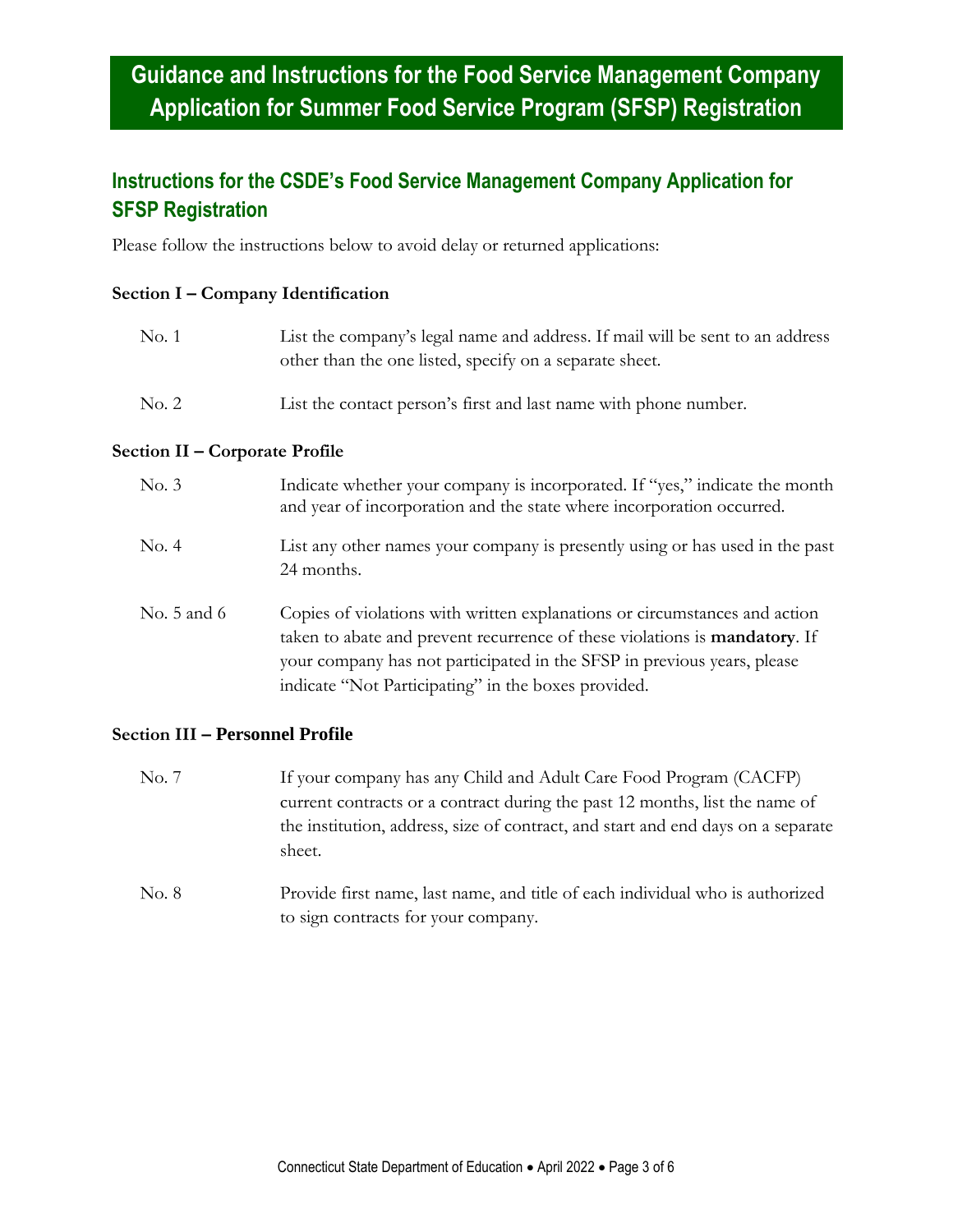No. 9 List all individuals involved. An individual may be in more than one category. Specify the percent of ownership of any individual who owns more than five percent of the company. Attach additional pages if necessary. **Note:** Do not include social security numbers on the form. Remove any social security numbers on any documents submitted as part of the registration.

| Example:   |           |              |
|------------|-----------|--------------|
| John Doe   | President | Owner $50\%$ |
| Joe James  | Secretary | Owner $25%$  |
| John James |           | Owner $25%$  |

- No. 10 List persons (first and last name) noted in No. 9 who have or had a financial interest in any other FSMC or SFSP sponsor in the past two years.
- No. 11 List persons (first and last name) noted in No. 9 who are presently serving or in the past two years have been an owner, officer, consultant, plant manager, or are in a similar function with another FSMC (except your own company) or SFSP sponsor.
- No. 12 Specify the type of contracts for which your company is registered to bid. Check only one answer.
- No. 13 Attach an audited Financial Statement including Balance Sheet and Profit and Loss Statement for the period ending December 31, 2020, or December 31, 2021, if available. Attach a sheet listing any current lawsuits or liens pending against your company that are related to the SFSP, Child and Adult Care Food Program (CACFP), or National School Lunch Program (NSLP). If none are pending, attach a sheet stating that fact.

#### **Section IV – Facilities**

No. 14, 15, 16 If you do not have a facility and will be bidding only on contracts where the sponsor has the preparation facility (No. 12) write "Not Applicable." Do not list the address of a sponsor's facility. Your company could be approved at one plant and denied at another. If your company is applying for more than three facilities, please attach additional pages.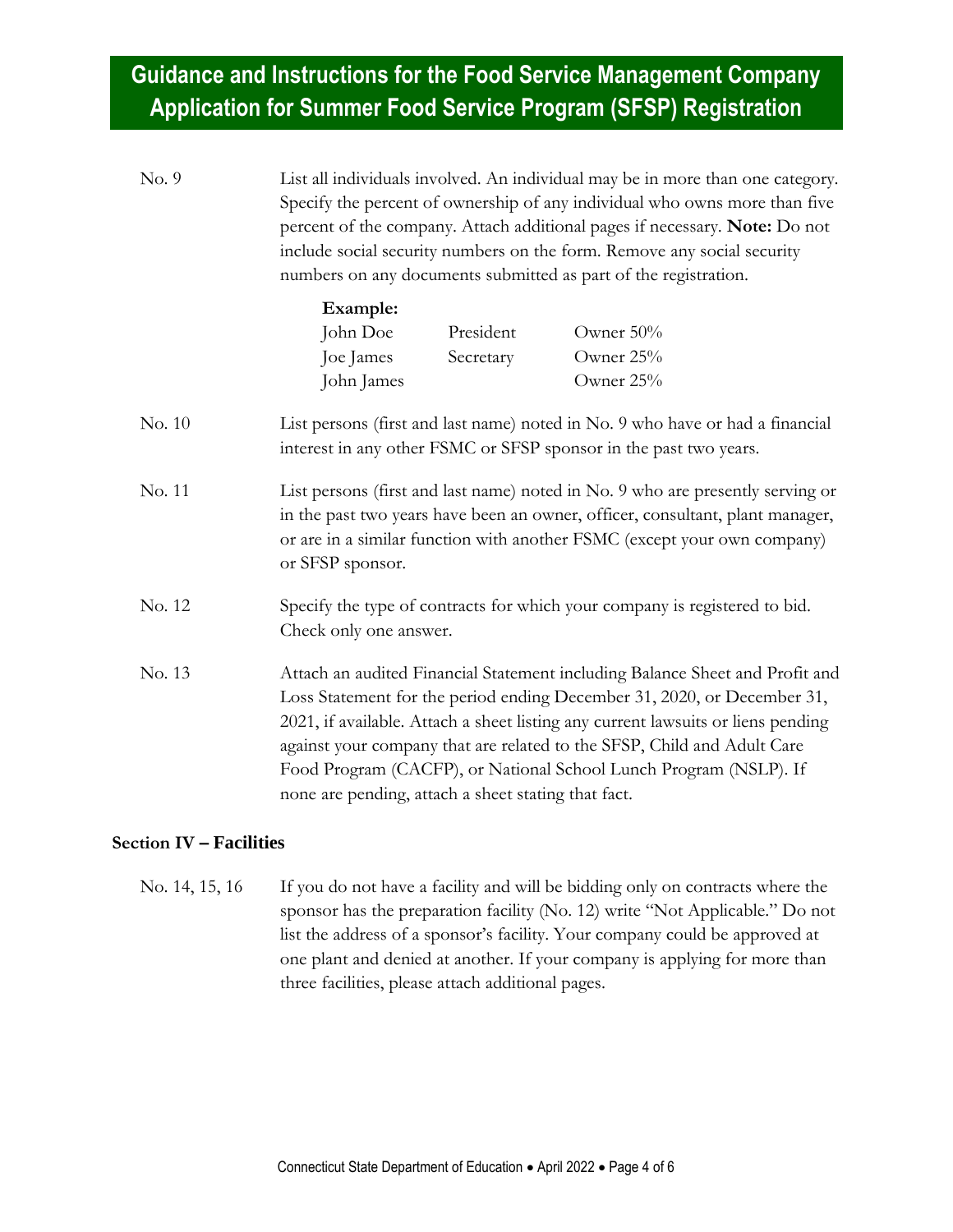### **Section V – Certification**

| No. 17 and 18 | Print the name and title of authorized FSMC official.          |
|---------------|----------------------------------------------------------------|
| No. 19        | The application must be signed by the FSMC official            |
| No. 20        | Ensure that the authorized FSMC official's signature is dated. |